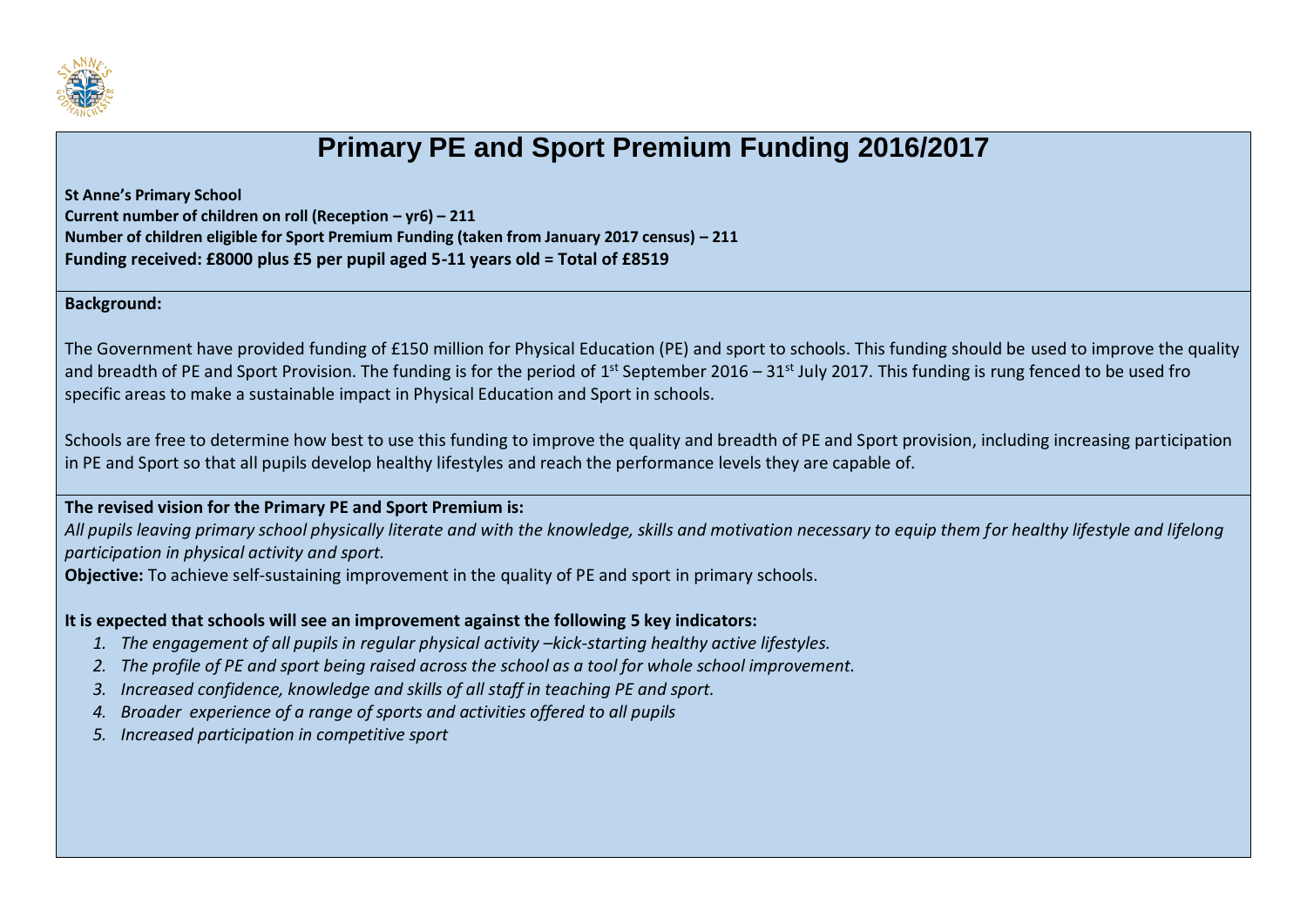| During the academic year of 2016/2017, the school plans to spend the funding in the following areas:                                                                                                                                                                                                                                                                                                                                                                                                |                          |                                                                                                                                                                                                                                                                                                                                                                                                                                                                                                                                                                                                                                                                                                                                                                                                                                                                                                                                                                                                                                                                                                                                                                                   |                                                                                                                                                                                                                                                                                                                                                                                                                                                                                                                                                                                                                                                                                                                                                                                                             |  |  |
|-----------------------------------------------------------------------------------------------------------------------------------------------------------------------------------------------------------------------------------------------------------------------------------------------------------------------------------------------------------------------------------------------------------------------------------------------------------------------------------------------------|--------------------------|-----------------------------------------------------------------------------------------------------------------------------------------------------------------------------------------------------------------------------------------------------------------------------------------------------------------------------------------------------------------------------------------------------------------------------------------------------------------------------------------------------------------------------------------------------------------------------------------------------------------------------------------------------------------------------------------------------------------------------------------------------------------------------------------------------------------------------------------------------------------------------------------------------------------------------------------------------------------------------------------------------------------------------------------------------------------------------------------------------------------------------------------------------------------------------------|-------------------------------------------------------------------------------------------------------------------------------------------------------------------------------------------------------------------------------------------------------------------------------------------------------------------------------------------------------------------------------------------------------------------------------------------------------------------------------------------------------------------------------------------------------------------------------------------------------------------------------------------------------------------------------------------------------------------------------------------------------------------------------------------------------------|--|--|
| <b>Provision invested in</b>                                                                                                                                                                                                                                                                                                                                                                                                                                                                        | Cost                     | <b>Description</b>                                                                                                                                                                                                                                                                                                                                                                                                                                                                                                                                                                                                                                                                                                                                                                                                                                                                                                                                                                                                                                                                                                                                                                | Impact                                                                                                                                                                                                                                                                                                                                                                                                                                                                                                                                                                                                                                                                                                                                                                                                      |  |  |
| The Hunts School Sports<br>Partnership (HSSP) is a 'non profit'<br>organisation based at<br>Hinchingbrooke School. The<br>experiences and highly qualified<br>team of PE specialist teachers work<br>closely with schools across<br>Huntingdonshire to support them<br>in raising the whole school<br>standards in in Physical education<br>and school sport. HSSP also has<br>extensive and established links<br>with partner organisations that<br>provide enhanced opportunities<br>for schools. | £4000                    | The HSSP provides the opportunity for teaching staff to take part in an<br>intensive mentoring program where PE specialist teachers support staff in<br>providing quality sports and PE lessons on a weekly basis.<br>Staff gain increased knowledge, skills and confidence. This impacts on<br>children by providing good quality sporting activities and skill<br>development.<br>4 X staff trained/mentored over 4 separate 18 week blocks.<br>(classes include, Reception, year 1, year 5 and year 6)<br>Training provided to teaching and support staff in developing play leaders.<br>Play leaders are children trained to run games and activities for their peers<br>at break times and lunchtimes.<br>Play leaders help to develop child led activities at playtime. This involved<br>more children in physical activity, develop a sense of team work and<br>promote social emotional development.<br>Play leaders are responsible for choosing a child each week, that they have<br>worked with, who deserves special praise for their behaviour and attitude<br>at playtimes each week. Play leaders announce this in Friday assemblies<br>and children are rewarded. | 5 Teaching staff received the intensive<br>mentoring program within school.<br>This provided support on delivering a<br>range of PE and Sport lessons across age<br>ranges from Reception to Year 6.<br>Staff received detailed lesson<br>observations, feedback and support with<br>future lesson planning and delivery.<br>The Play leader scheme is in place within<br>the school. Year 6 children trained to<br>support children at playtime by running<br>a variety of different games and<br>activities.<br>This scheme was further extended in the<br>Summer term where Yr6 children<br>worked with Yr5 children to coach them<br>to become Play leaders of the future.<br>Play leaders award a child with each<br>week in assembly, for playing well and<br>showing St Annes spirit at break times. |  |  |
| Qualified PE specialist teacher<br>employed within school as of<br>January 2017. This teacher is<br>released from class one afternoon<br>a week to work with upper KS2<br>children and an external sports<br>coach.                                                                                                                                                                                                                                                                                 | £2500<br>supply<br>cover | The addition of a Specialist PE teacher within the teaching staff team in<br>school, has allowed staff to discuss ideas and difficulties they have in<br>regards to delivering quality PE lessons within the school.<br>The Specialist PE teacher supports the weekly delivery of PE for upper KS2<br>children, alongside a qualified sports coach, in ensuring that good quality<br>PE teaching is delivered to the largest year group in the school. Key skills<br>are developed as well as promoting opportunities for all, team work and<br>healthy lifestyles.                                                                                                                                                                                                                                                                                                                                                                                                                                                                                                                                                                                                               | With the PE Specialist teacher in place<br>within school, it allowed for additional<br>support in working with Yr5 and Yr6 PE<br>and sport delivery each week.<br>More skills based sessions were planned<br>and delivered with a focus on team<br>work.                                                                                                                                                                                                                                                                                                                                                                                                                                                                                                                                                    |  |  |